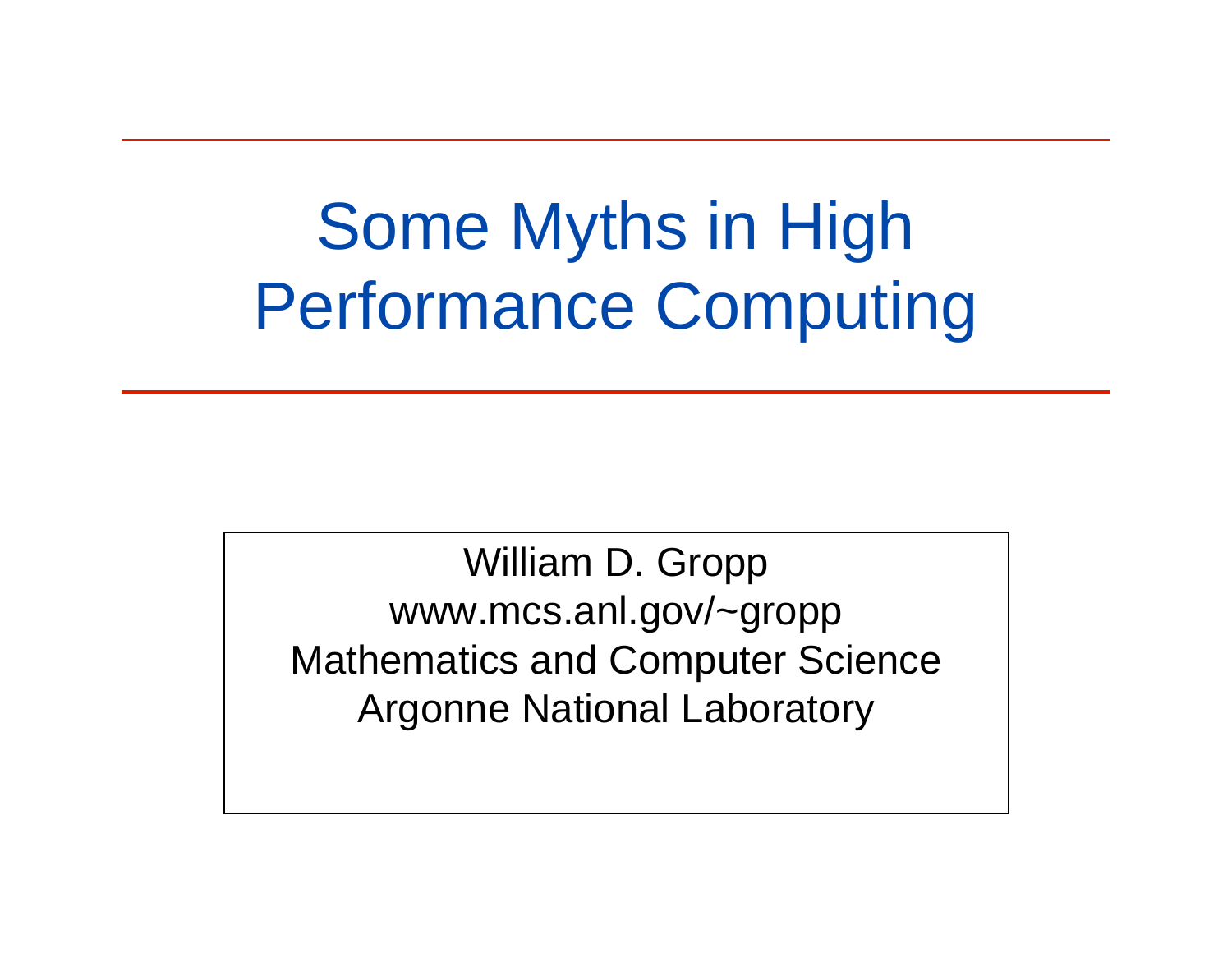# Some Popular Myths

- Parallel Programming is Hard
	- $\bullet$ Harder than what?
	- •Have you tried to keep your laptop up?
- Shared-Memory will save the day
	- Correctness of programs?
	- Why have SMP OSes been so troublesome?
- New Programming Languages are Needed
	- Where will the applications come from?
	- • Why is this true? (Is Java a new language or a dialect of  $C/C++?$
- The Grid
	- •What is it?
	- •Does it work?

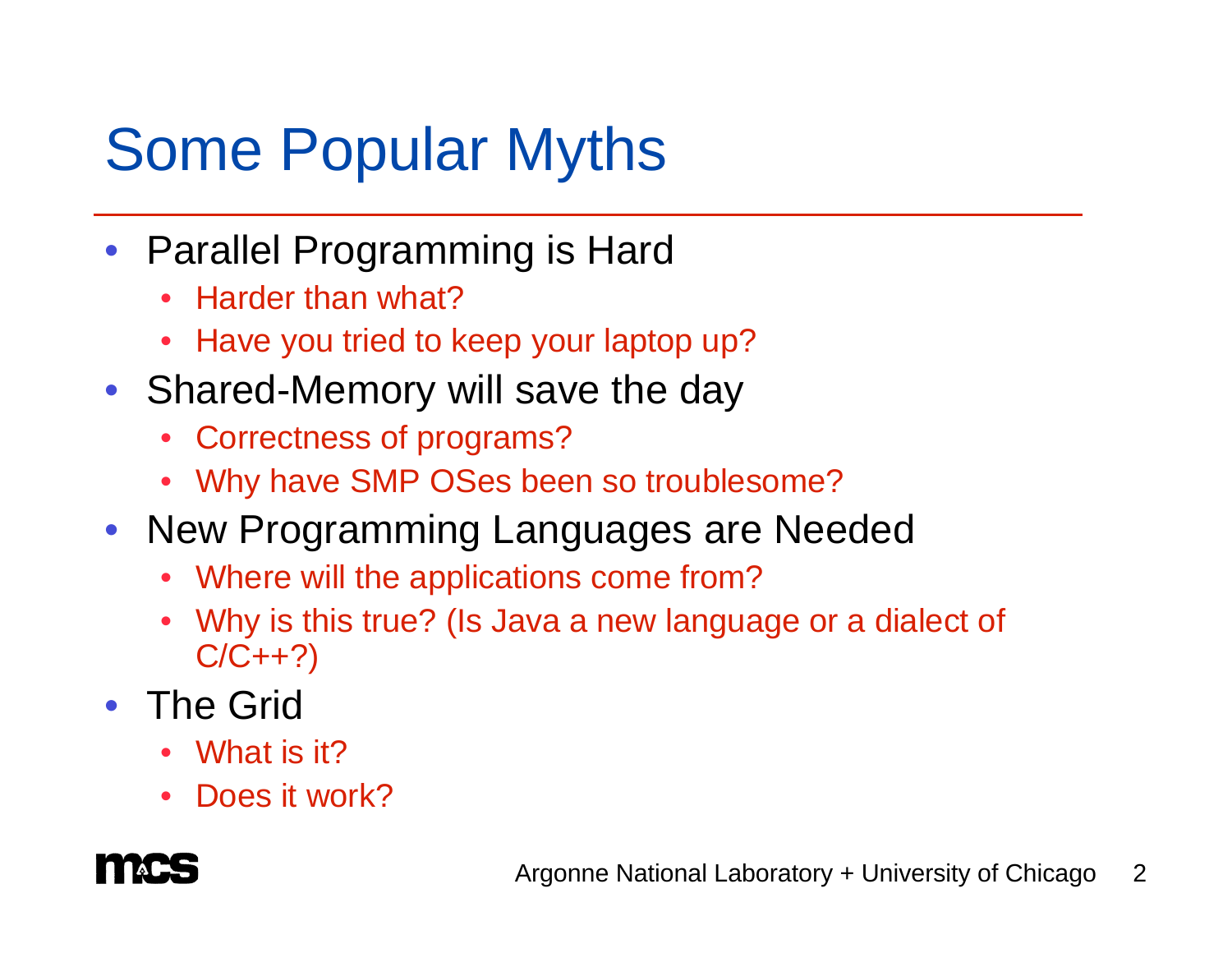# Why are These Myths Popular?

- $\bullet$  Myths are fun to repeat
	- That's how they become myths
- Myths fill a need
	- To explain the unknown
	- Particularly capricious and painful events
- $\bullet$ Myths reflect a view of reality

 $\bullet$ Understanding Myths gives us an advantage

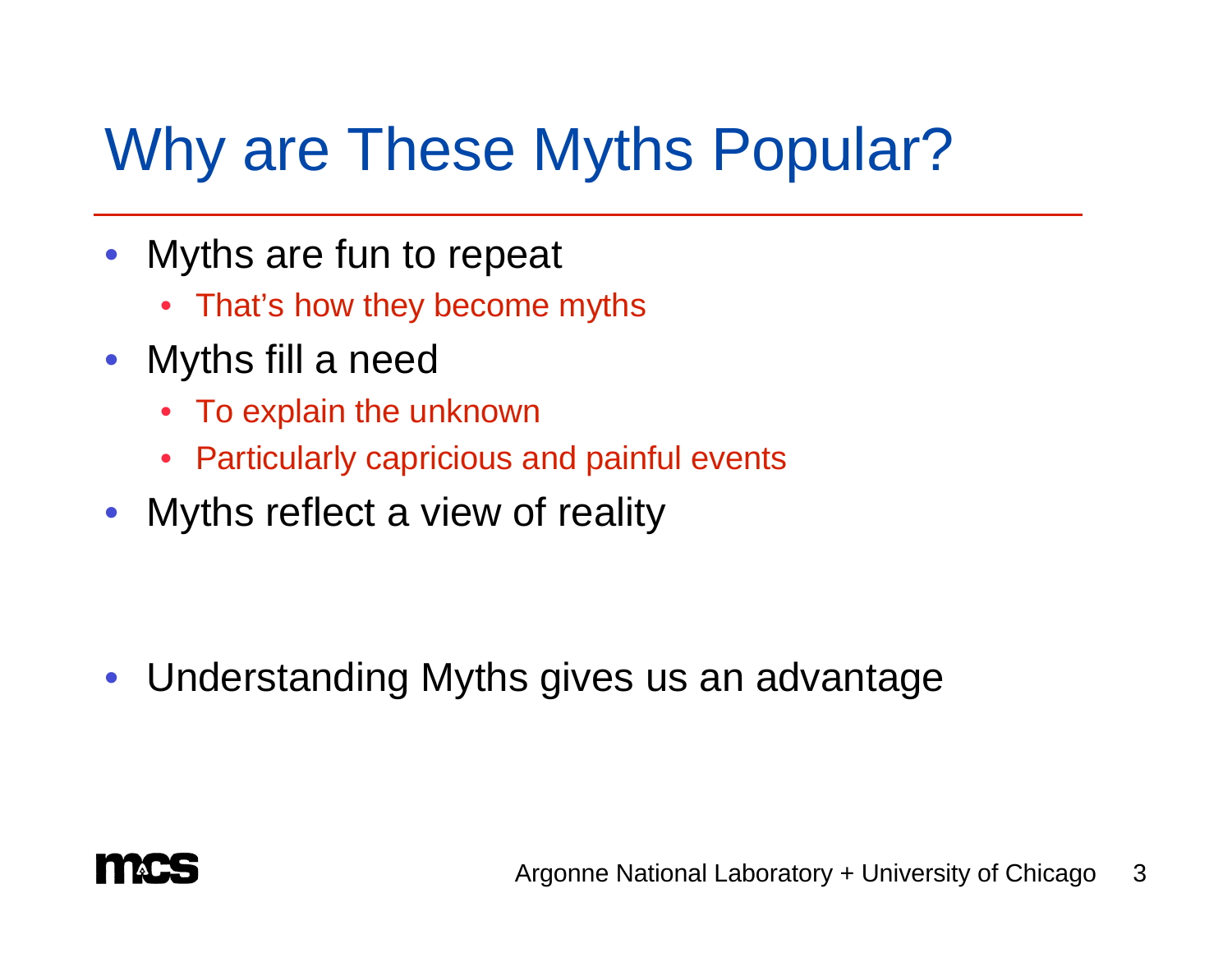# Myth: Parallel Programming is Hard

- Reality:
	- Programming for performance is hard
	- •Programming for correctness is hard
- Many parallel computers achieve a low fraction of peak performance
	- Inference: Parallel programming is hard
- Why is programming for performance hard, and how does it relate to parallel computing?

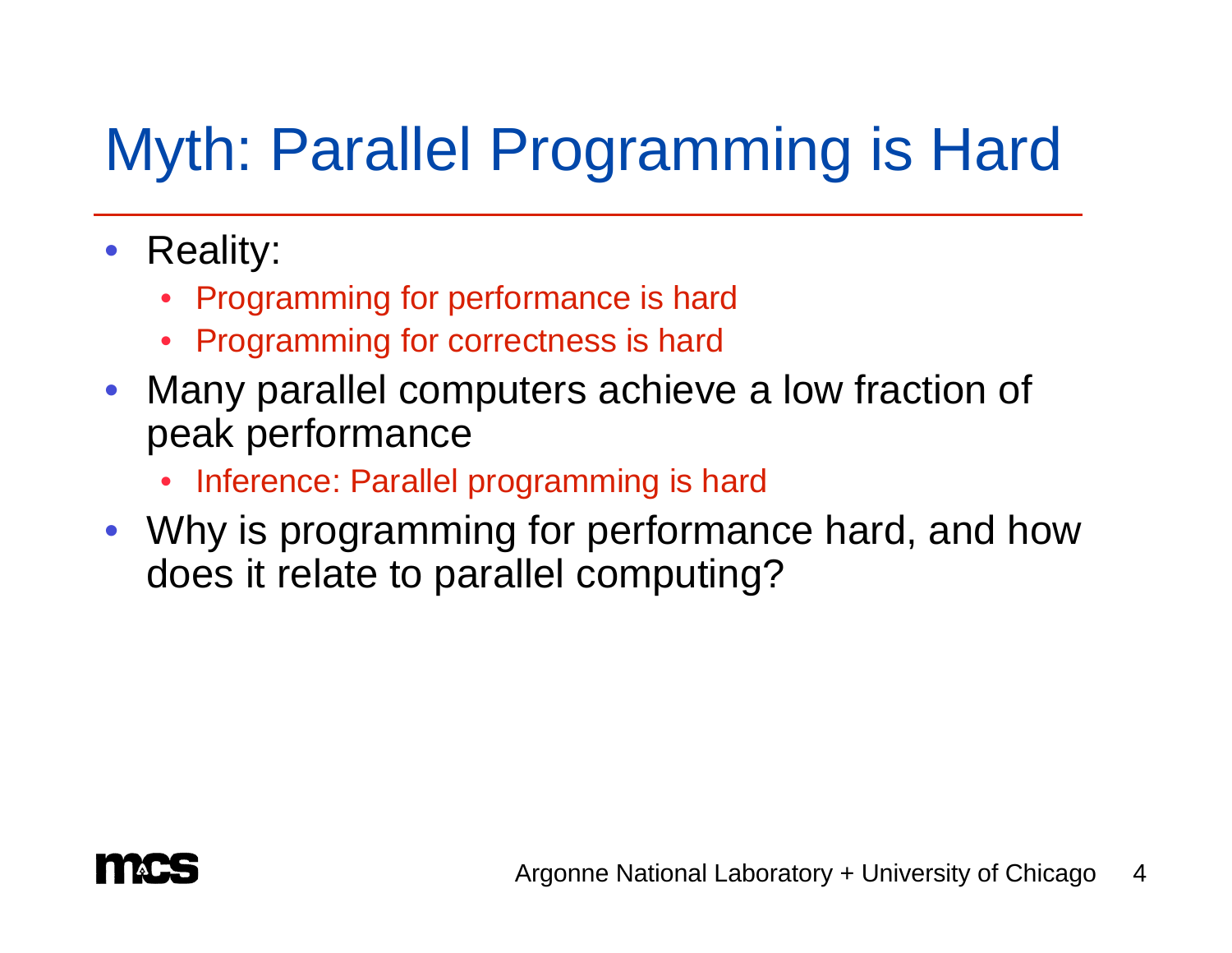# Choosing the Correct Metric

- Classically, numerical analysts have counted floating point operations
	- •Flops used to be expensive
	- • Goal for algorithms is O(n) work (defined as floating point operations) on O(n) data
		- But this does not reflect actual computational effort
- True costs are now more often related to memory loads/stores
	- •• BLAS3 advantage over BLAS1,2 is  $n^3$  operations with  $n^2$ load/stores

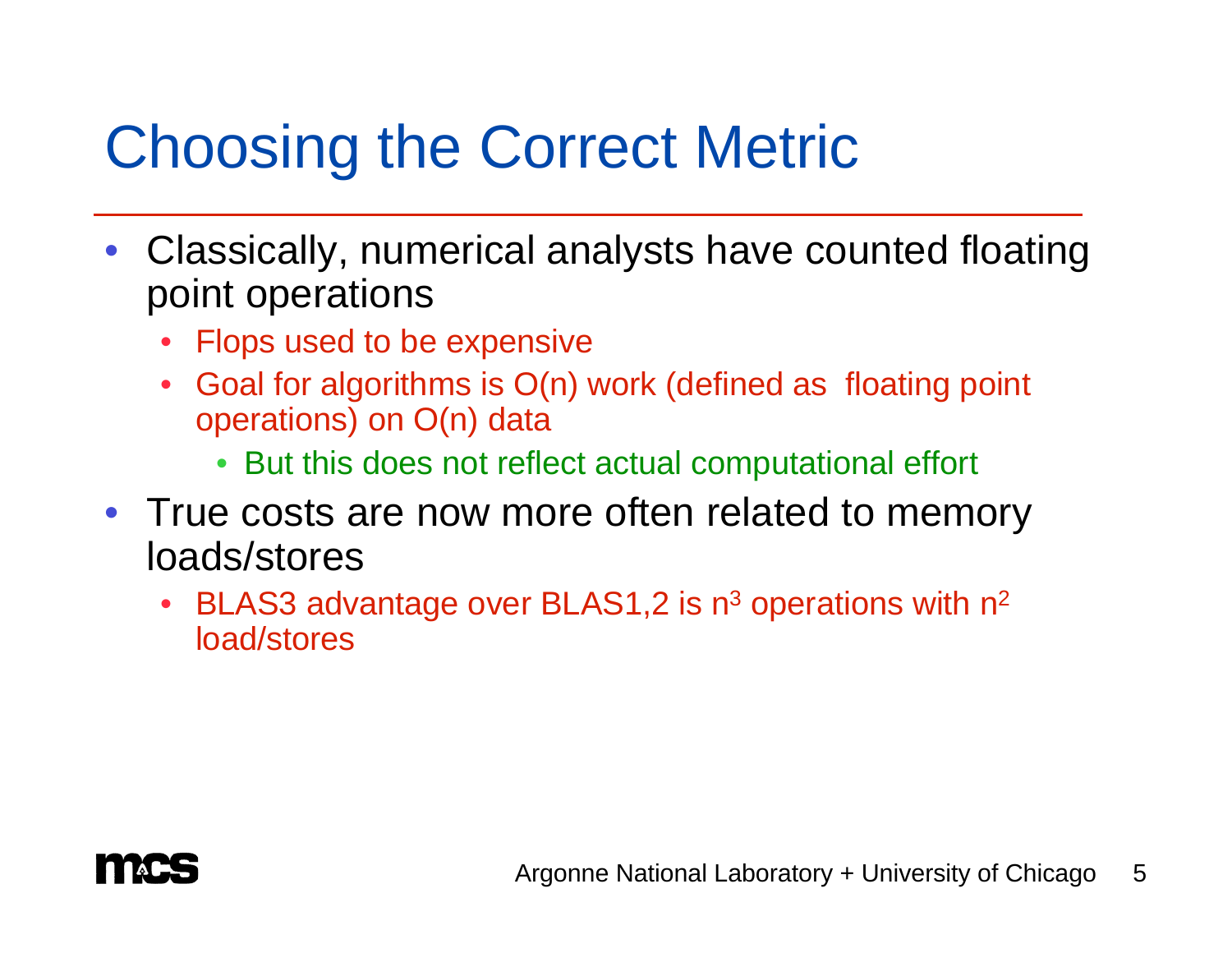

• Parallel computers achieve a low fraction of peak performance

 $\bullet$ Reality: True but not because of parallelism

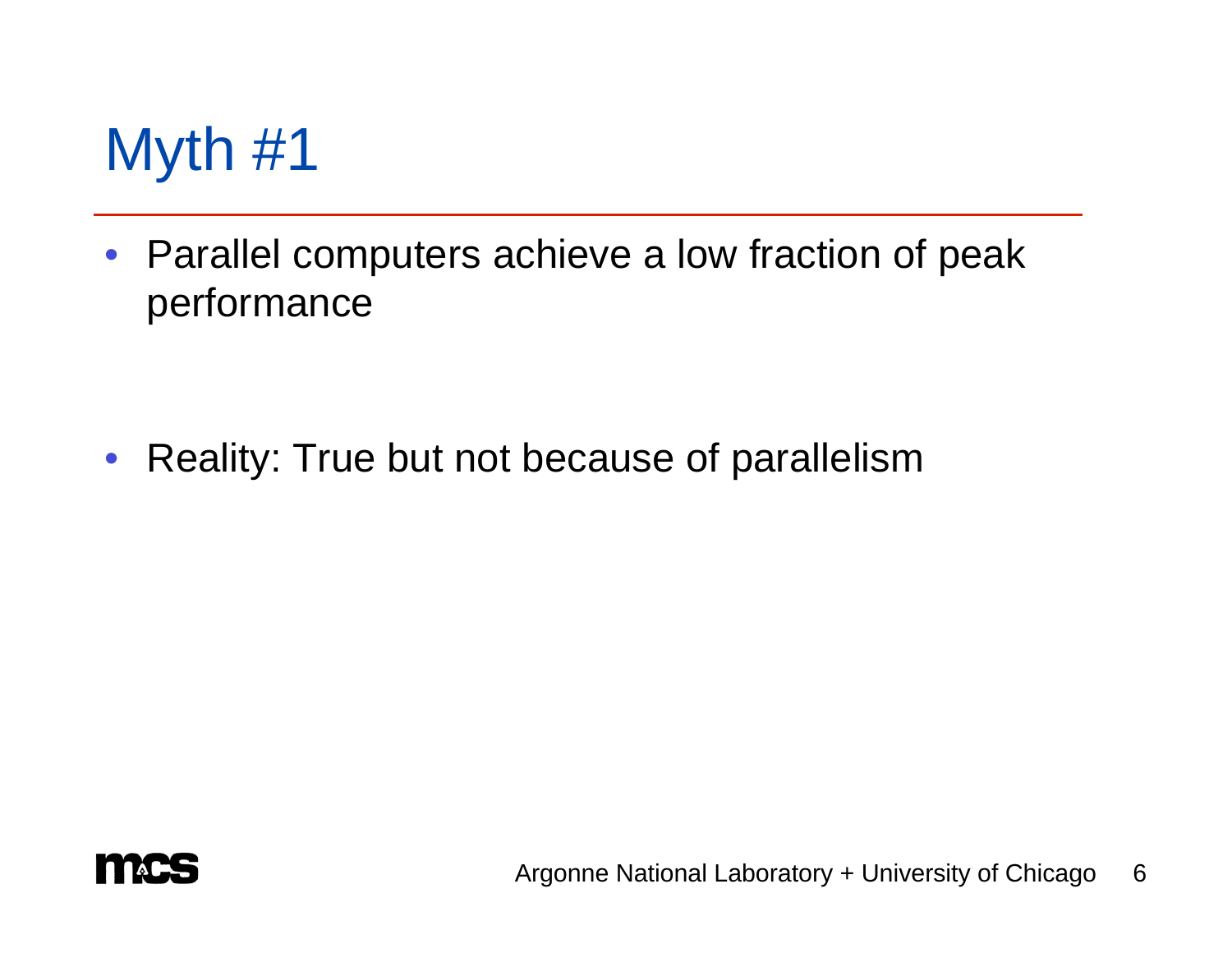### Sparse Matrix-Vector Product

- Common operation for optimal (in floating-point operations) solution of linear systems
- Sample code:

```
for row=0,n-1
m = i[row+1] - i[row];
sum = 0;
for k=0,m-1
    sum += *a++ * x[*j++];
y[i] = sum;
```
 $\bullet$ Data structures are a[nnz], j[nnz], i[n], x[n], y[n]

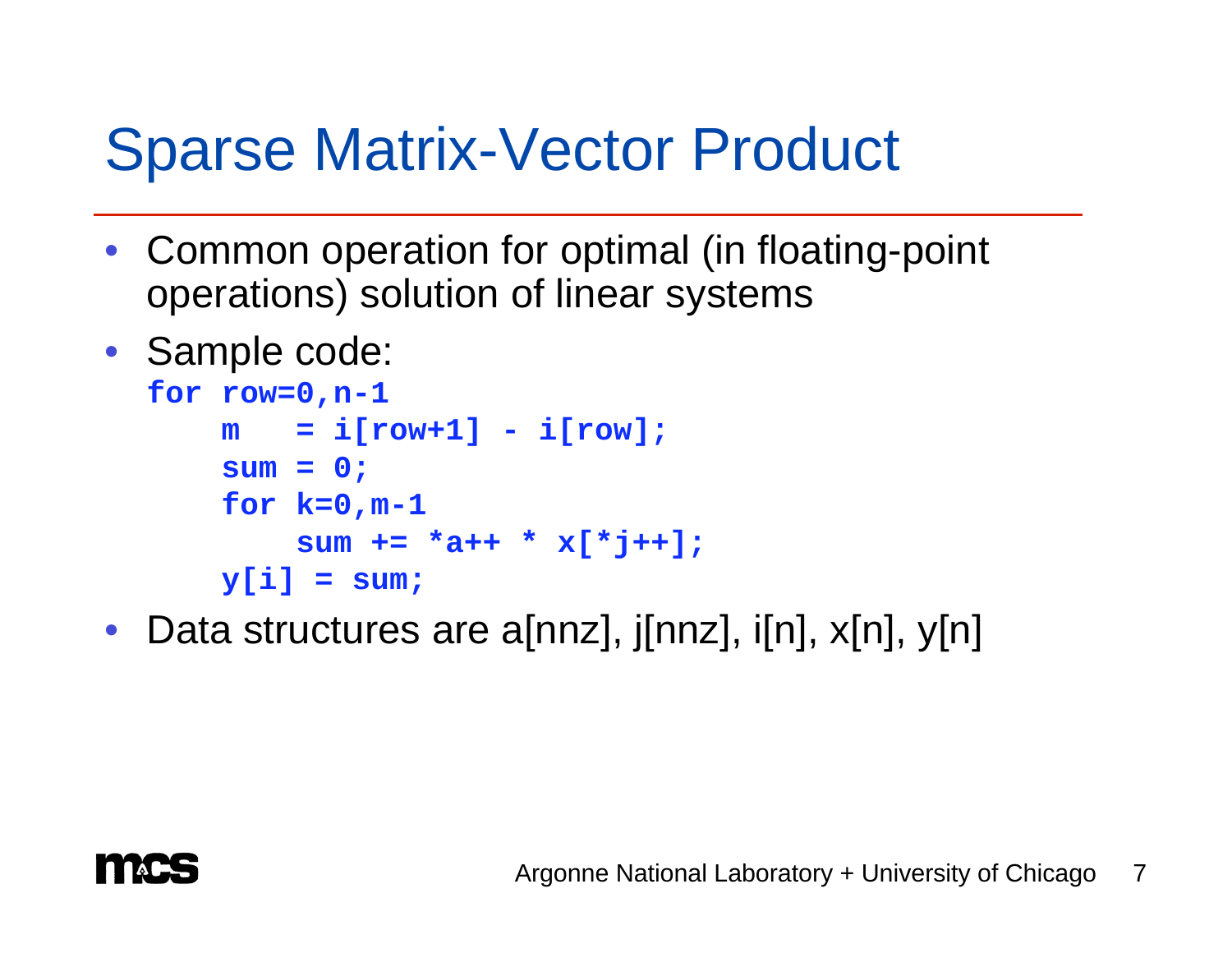# Simple Performance Analysis

- $\bullet$  Memory motion:
	- nnz (sizeof(double) + sizeof(int)) + n (2\*sizeof(double) + sizeof(int))
	- Perfect cache (never load same data twice)
- $\bullet$ **Computation** 
	- •nnz multiply-add (MA)
- Roughly 12 bytes per MA
- Typical WS node can move 1-4 bytes/MA
	- •*Maximum* performance is 8-33% of peak

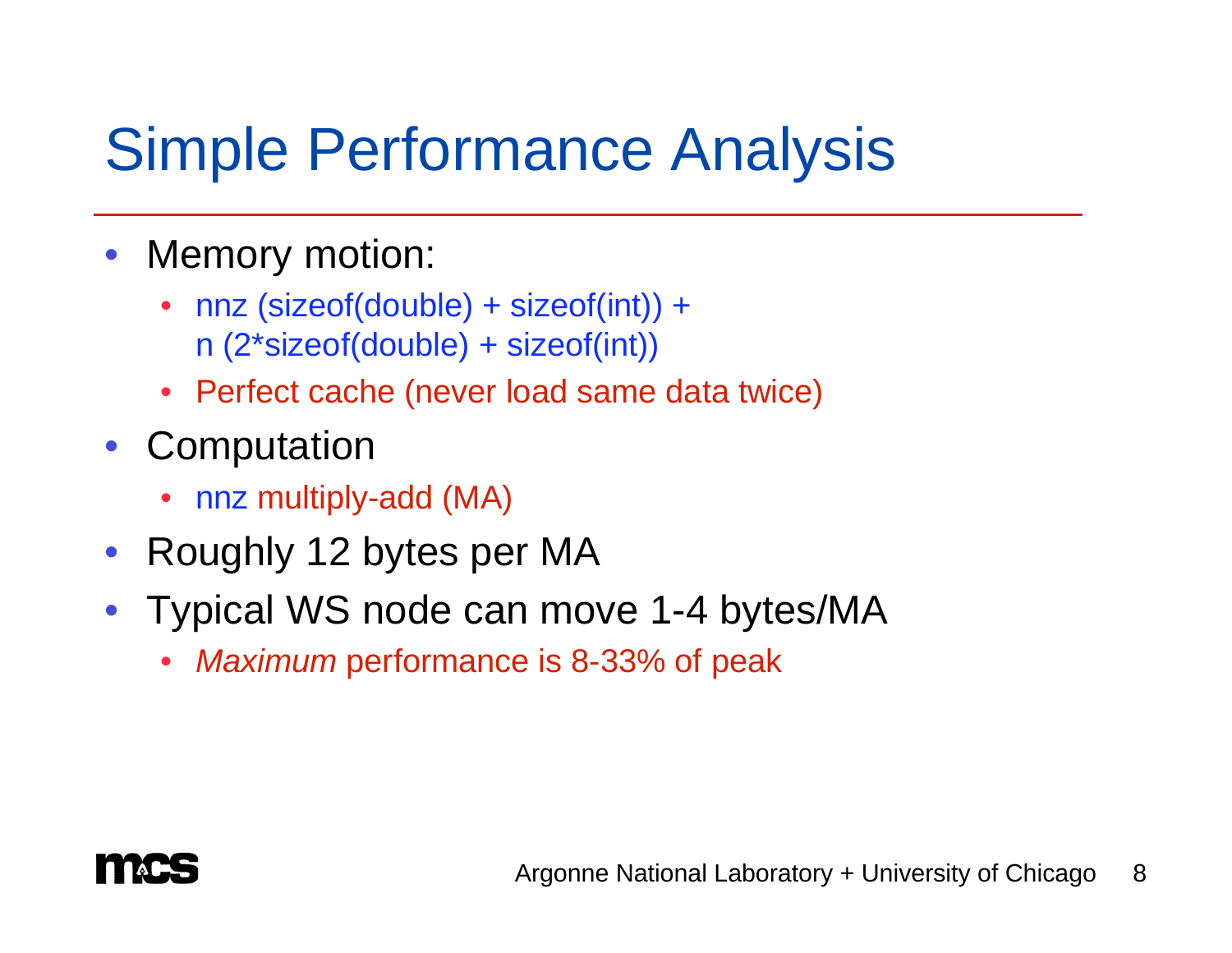### More Performance Analysis

- • Instruction Counts:
	- $\bullet$  nnz (2\*load-double + load-int + mult-add) + n (load-int + store-double)
- $\bullet$ Roughly 4 instructions per MA
- $\bullet$  Maximum performance is 25% of peak (33% if MA overlaps one load/store)
- $\bullet$  Changing matrix data structure (e.g., exploit small block structure) allows reuse of data in register, eliminating some loads (x and j)
- $\bullet$  Implementation improvements (tricks) cannot improve on these limits

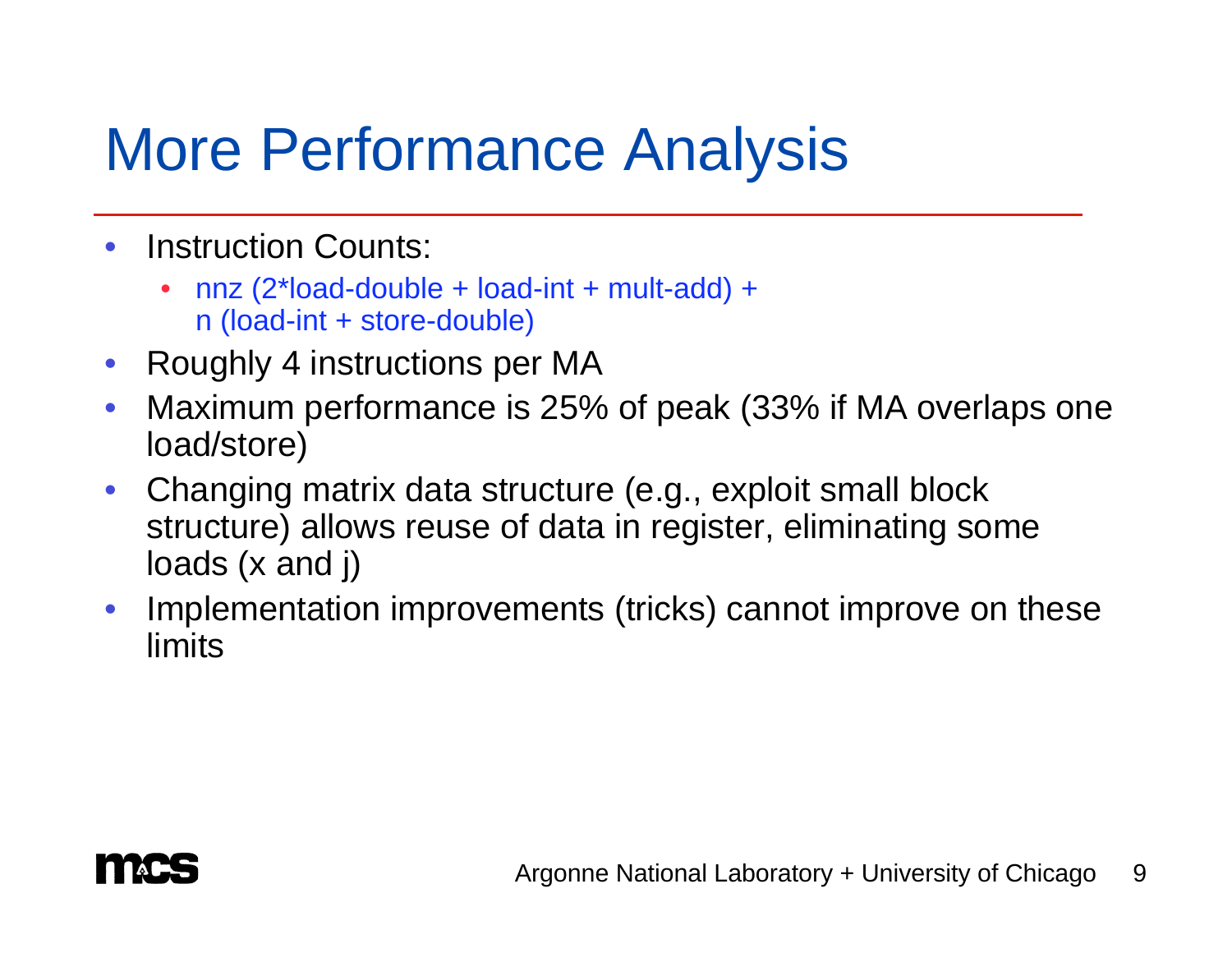### Realistic Measures of Peak Performance

Sparse Matrix Vector Product

one vector, matrix size,  $m = 90,708$ , nonzero entries  $nz = 5,047,120$ 



**TIME** 

Argonne National Laboratory + University of Chicago 10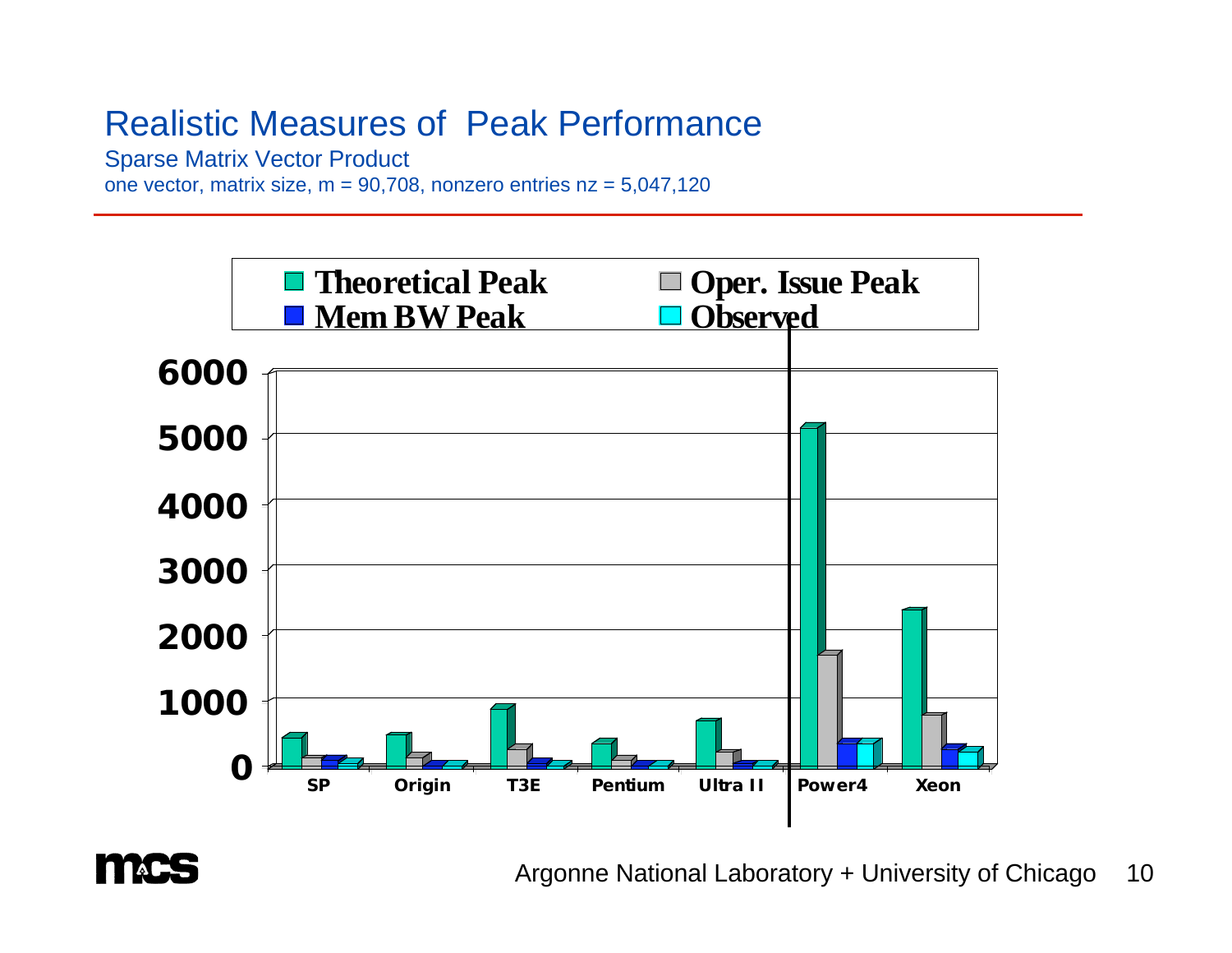# Myth #2

- •Parallel computers are hard to program
- $\bullet$  Reality: Relative to uni-processors, the difficulty is comparable
	- Even easier
	- $\bullet$  More time is (often) spent on per-processor tuning than on parallelism
		- Fun3d 1999 Gordan Bell winner (special)
		- QMC Nuclear structure code on BG/L

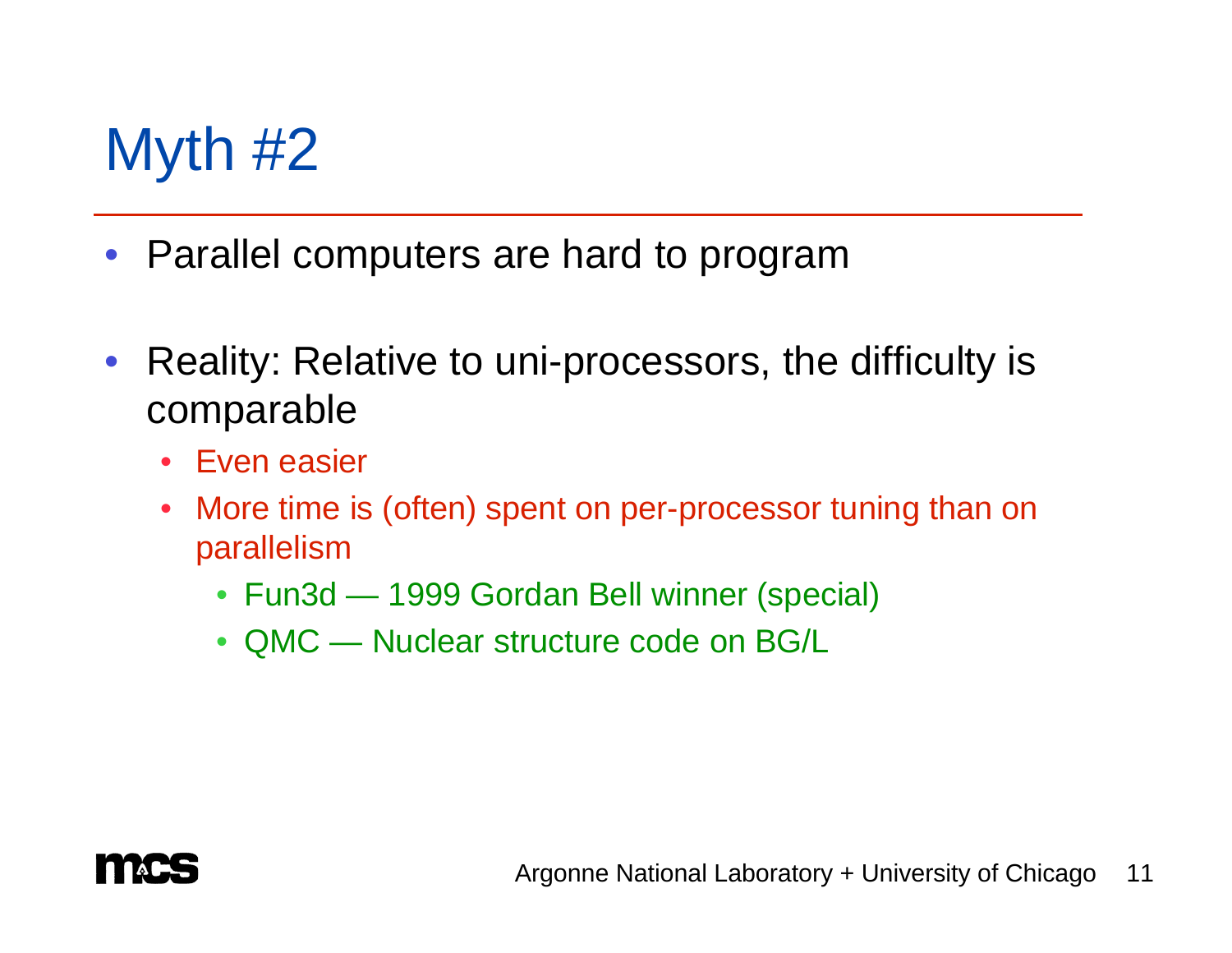### Sequential Performance—Time/iteration

**TAC** 

SP: IBM P2SC ("thin"), 120 MHz, cache: 128 KB data and 32 KB instr Origin: MIPS R10000, 250 MHz, cache 32 KB data/32KB instr/4MB L2 Pentium: Intel Pentium II, 400 MHz, cache: 16KBdata/16KB instr/512 KB L2

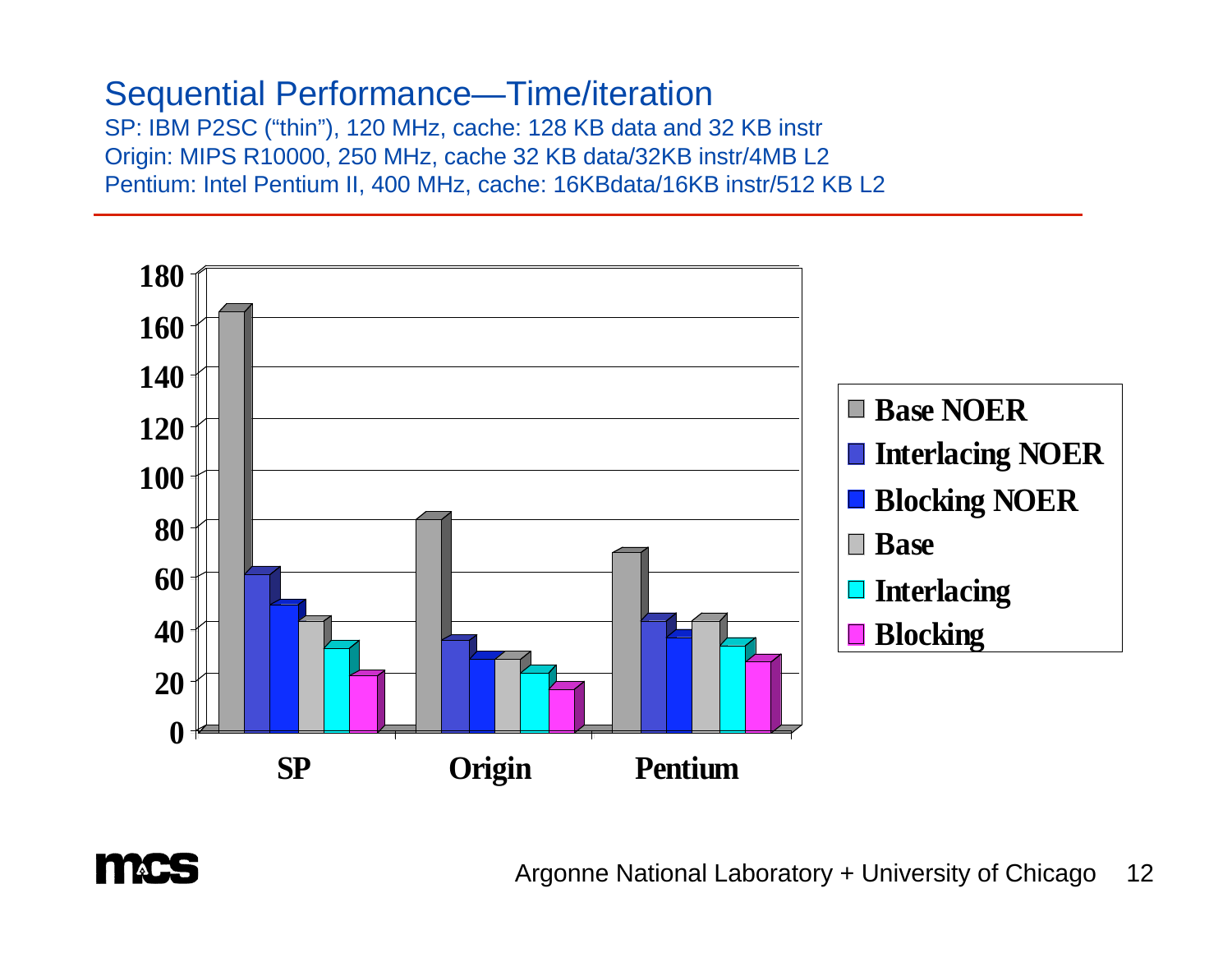# Myth #3

- Shared memory architectures (hardware) will save the day (for software)
- Reality: A system with uniform memory access time *might* save the day, but the laws of physics make that unlikely

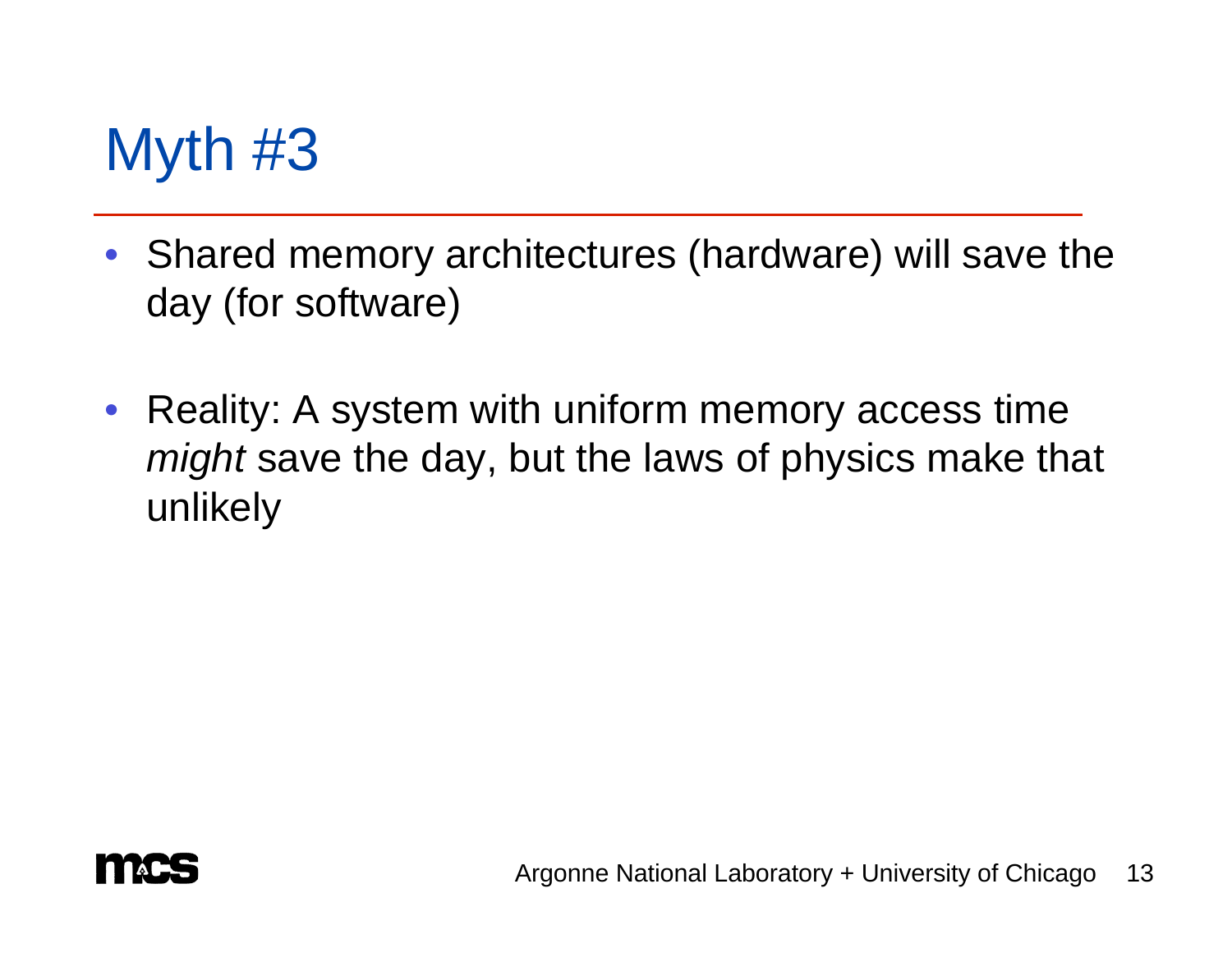### Hardware Realities

- Performance is determined by memory performance (Well, it is a major contributor)
- $\bullet$  Memory system design for performance makes system performance less predictable
- Fast memories possible, but
	- Expensive (\$,£,¥,€)
	- •Large
	- Power hungry
- Programming models and algorithms we develop that don't take these realities into account may be irrelevant

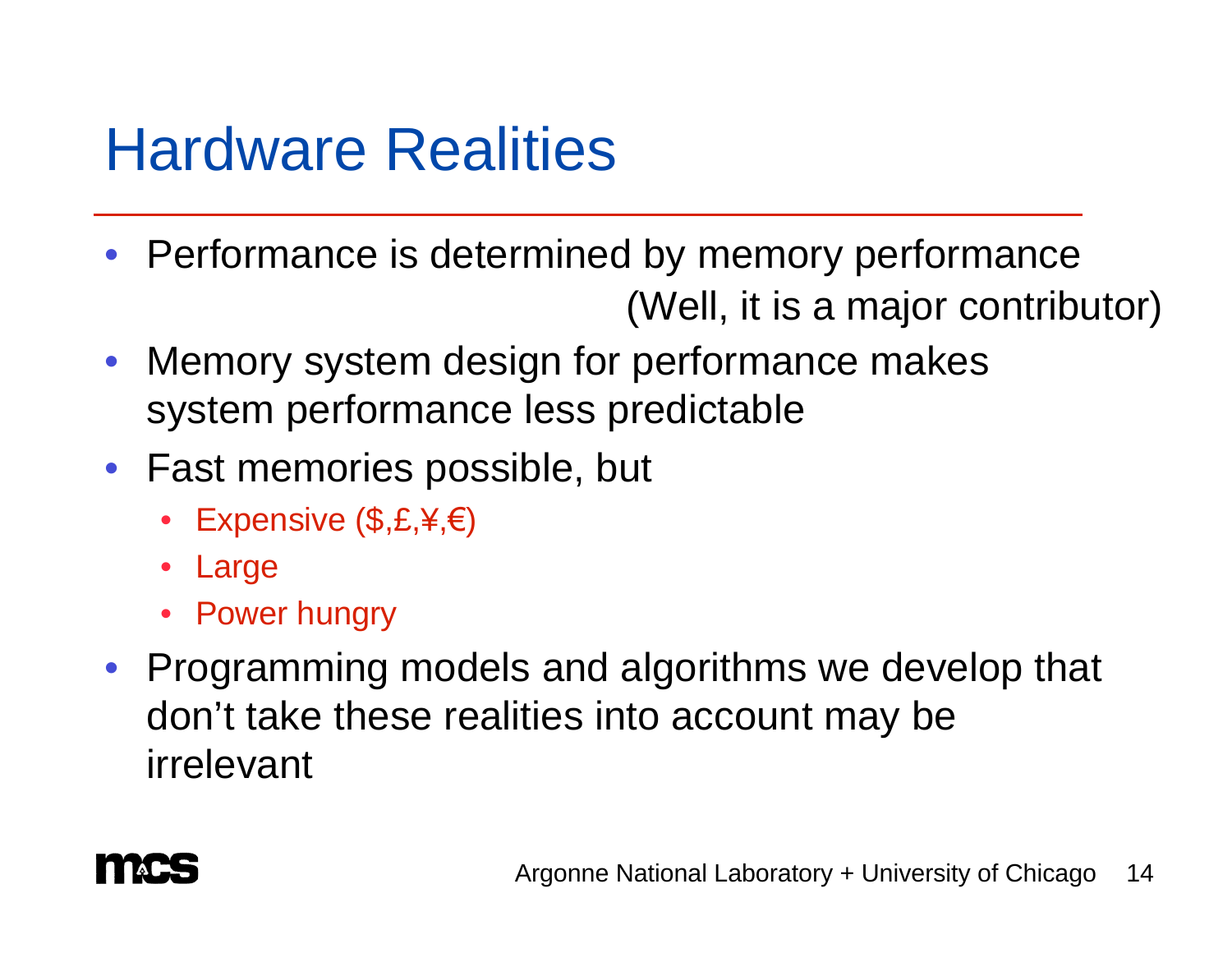### Uniprocessor Memory Performance

 $\bullet$ AlphaServer 8200 read latencies (3.33ns clock)

| <b>Memory</b>   | <b>Latency</b> |                       | <b>Bandwidth</b> |
|-----------------|----------------|-----------------------|------------------|
| <b>Level</b>    | ns             | cycles                | <b>GB/sec</b>    |
| <b>Cache</b>    | 6.7            | $\mathcal{D}_{\cdot}$ | 4.8              |
| <b>L2 Cache</b> | 20             | 6                     | 4.8              |
| <b>L3 Cache</b> | 26             | $\mathsf{R}$          | 0.96             |
| <b>Main</b>     | 253            | 76                    | 1.2              |
| <b>DRAM</b>     |                | 18                    | $.03 - .1$       |

Note that  $a[i] = b[i] * c[i]$  requires 7.2 GB/sec



Argonne National Laboratory + University of Chicago 15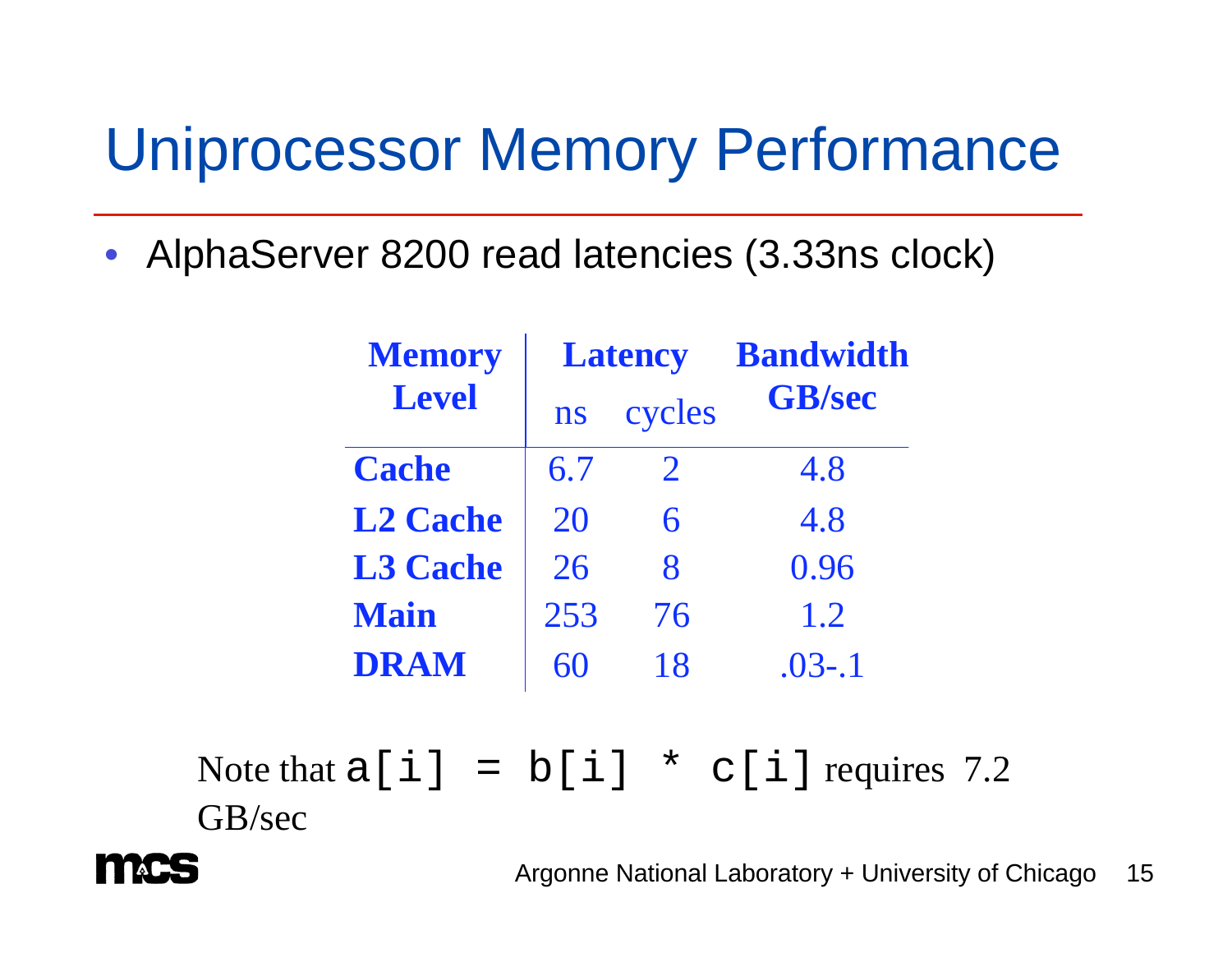# Parallel Processor Memory Performance

#### •Average read latency

| <b>CPUs</b><br><b>MHz</b> |     | <b>AlphaServer</b><br>300 |     | Origin2000<br>195 | measurements:<br>21264 (500MHz): 82 |
|---------------------------|-----|---------------------------|-----|-------------------|-------------------------------------|
|                           | ns  | cycles                    | ns  | cycles            | cycles just to L2                   |
| 1                         | 176 | 53                        |     |                   | SGI O2000 (300MHz)                  |
| $\overline{2}$            | 190 | 57                        | 313 | 61                | 101 cycles to L2                    |
| $\overline{\mathbf{4}}$   | 220 | 66                        | 405 | 79                |                                     |
| 8                         | 299 | 117                       | 528 | 103               | SunFire 6800                        |
| <b>16</b>                 |     |                           | 641 | 125               | $(900 \text{ MHz})$                 |
| 32                        |     |                           | 710 | 138               | 198-252 cycles on L2                |
| 64                        |     |                           | 796 | 155               | miss)                               |
| 128                       |     |                           | 903 | 176               |                                     |

… and worse (cluster and cluster-like scalable systems)



More recent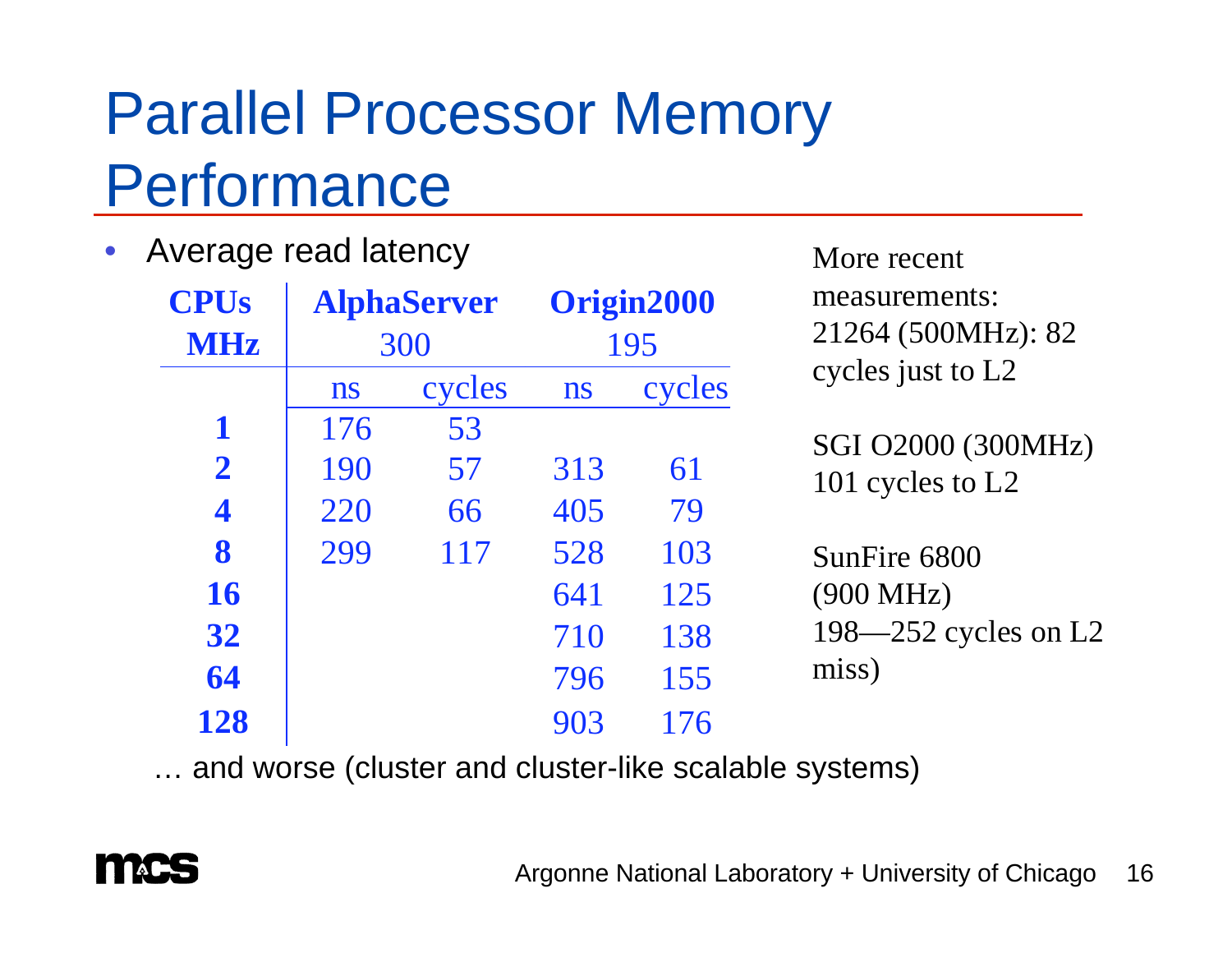# Massively Parallel Computing and Performance

- Poor *per processor performance* (relative to peak) is a common argument *against* massively parallel computing
	- Just get better performance and massively parallel computing isn't necessary
- The *source* of poor per processor performance is the difficulty of making effective use of the memory system. This problem only gets worse in parallel systems
	- • But complexity of problem argues that a common solution must be found

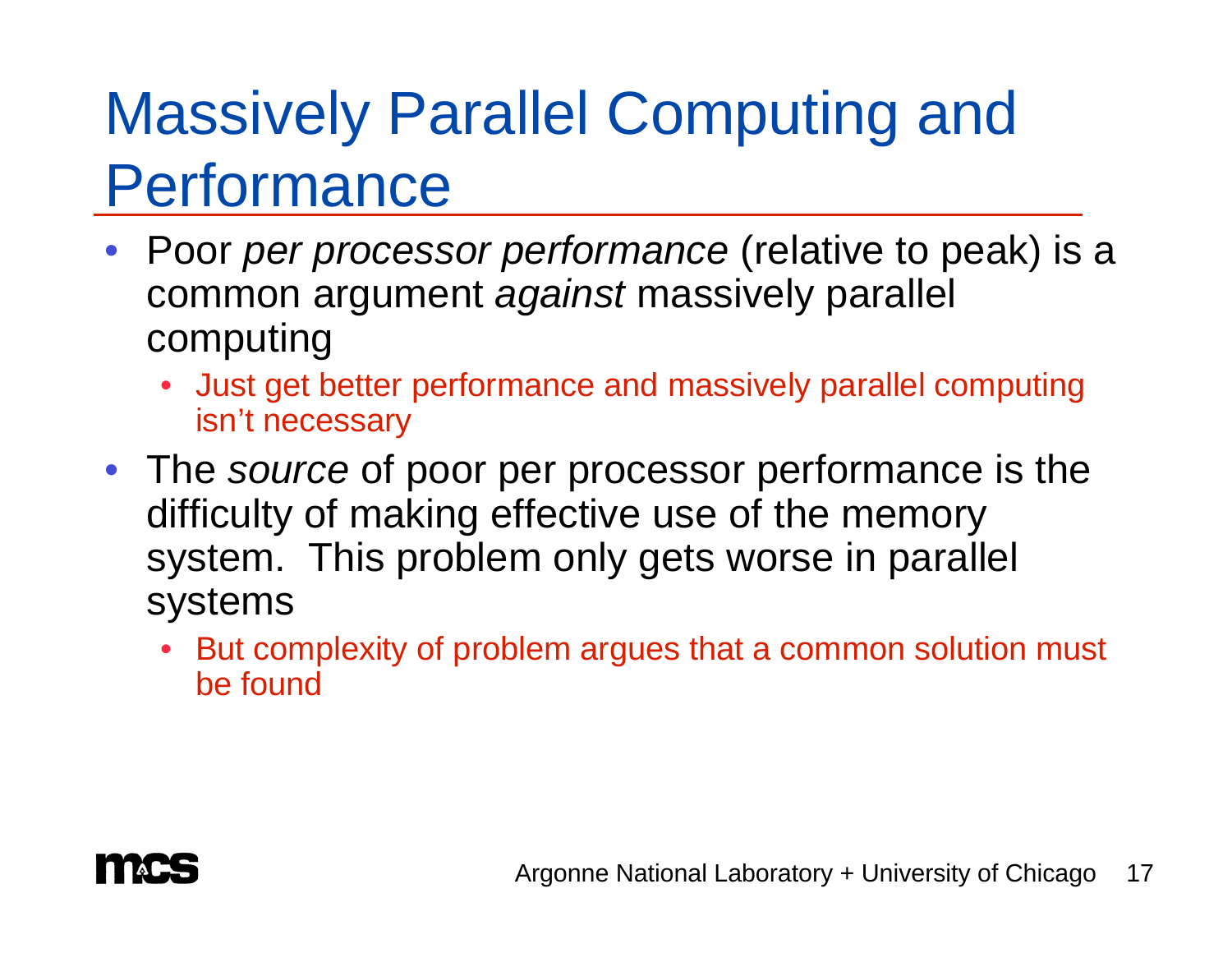# Other Myths

- $\bullet$  Compilers will solve the parallel programming problem
	- •Pro: no new algorithms needed
	- Con: compilers still can't handle dense matrix-matrix multiply
- $\bullet$  SMPs and shared memory will make performance programming easier
	- • 1998 Gordon Bell Prize winners were uniprocessors; 3 of 4 winners in 1999 were uniprocessors
	- $\bullet$  MPI remains the most effective programming model for managing data placement, locality, and access (Eeek!)
- $\bullet$  Multithreaded architectures will save the day
	- Large latencies require enormous numbers of threads
- $\bullet$ *Denial is not a solution*

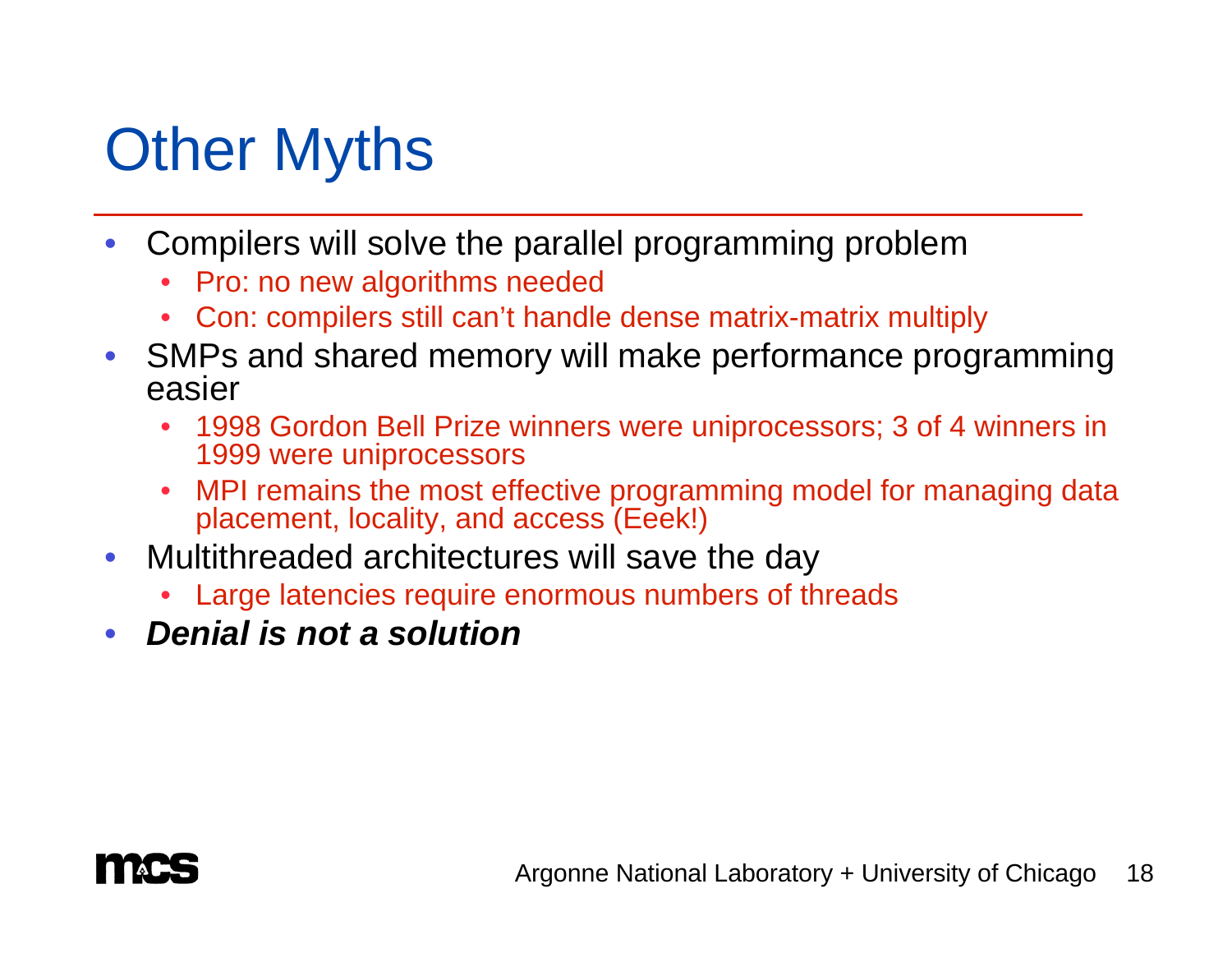### The Compiler Will Handle It (?)



### Enormous effort required to get good performance

Argonne National Laboratory + University of Chicago 19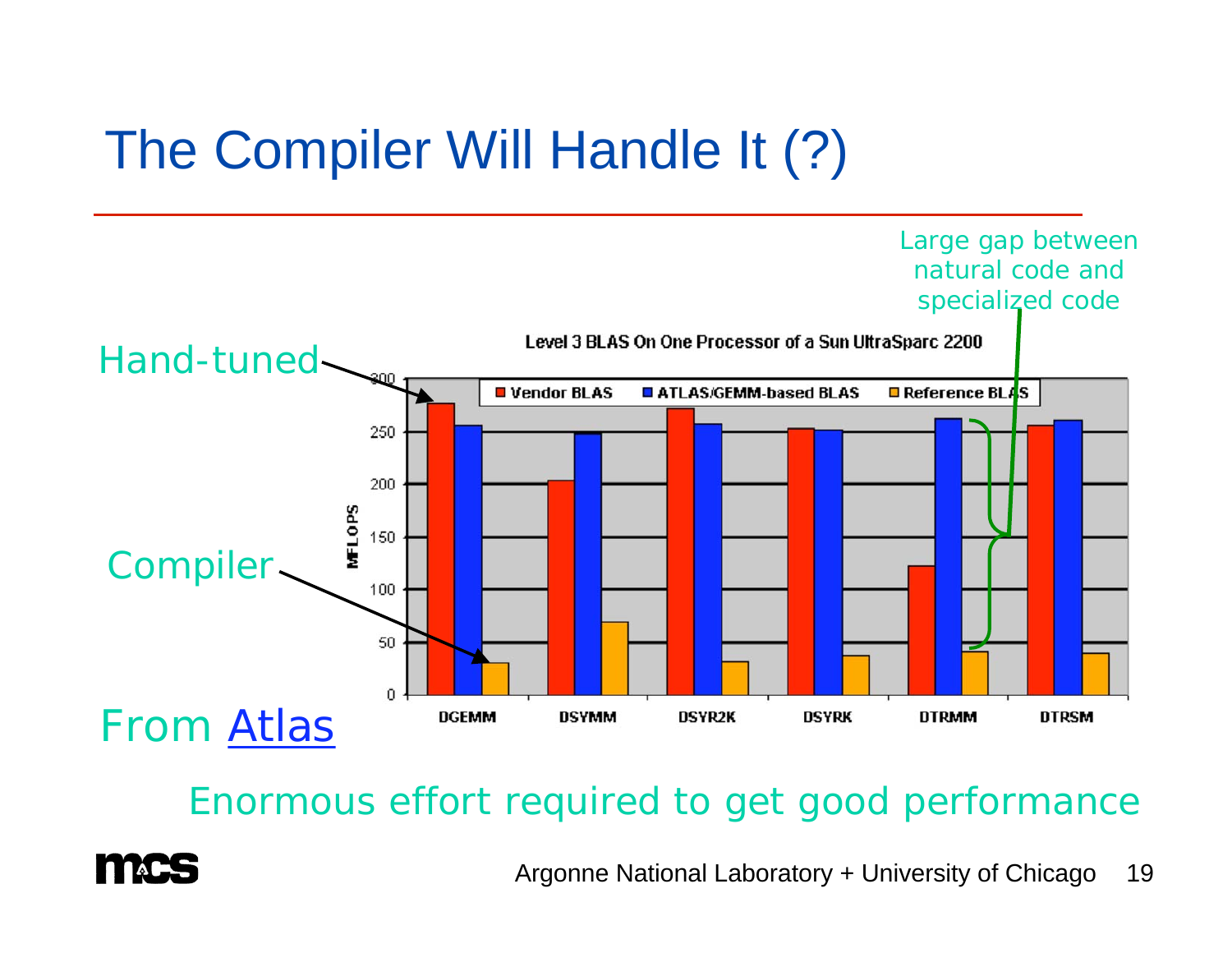### Myth #4: The Grid

- $\bullet$  What is the Grid for?
	- $\bullet$ Metacomputing?
	- $\bullet$ Virtual organizations?
	- $\bullet$ Data sharing?
	- $\bullet$ Collaboration?
- What is the real problem?
	- •My view: Collaboration and information sharing
	- $\bullet$ What have been the transitions in collaboration?

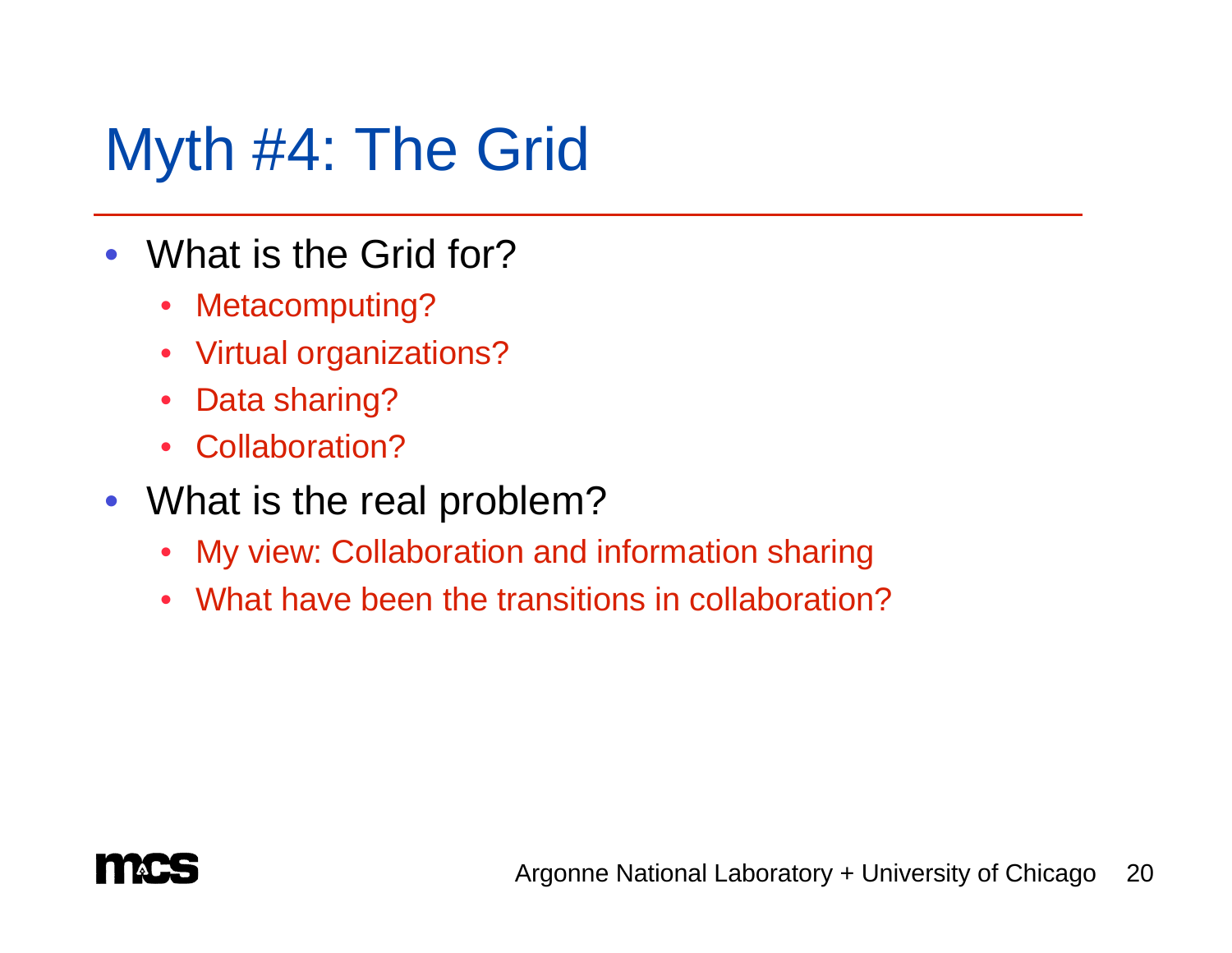### Rate of Travel from NY — 10000BC to 1830AD





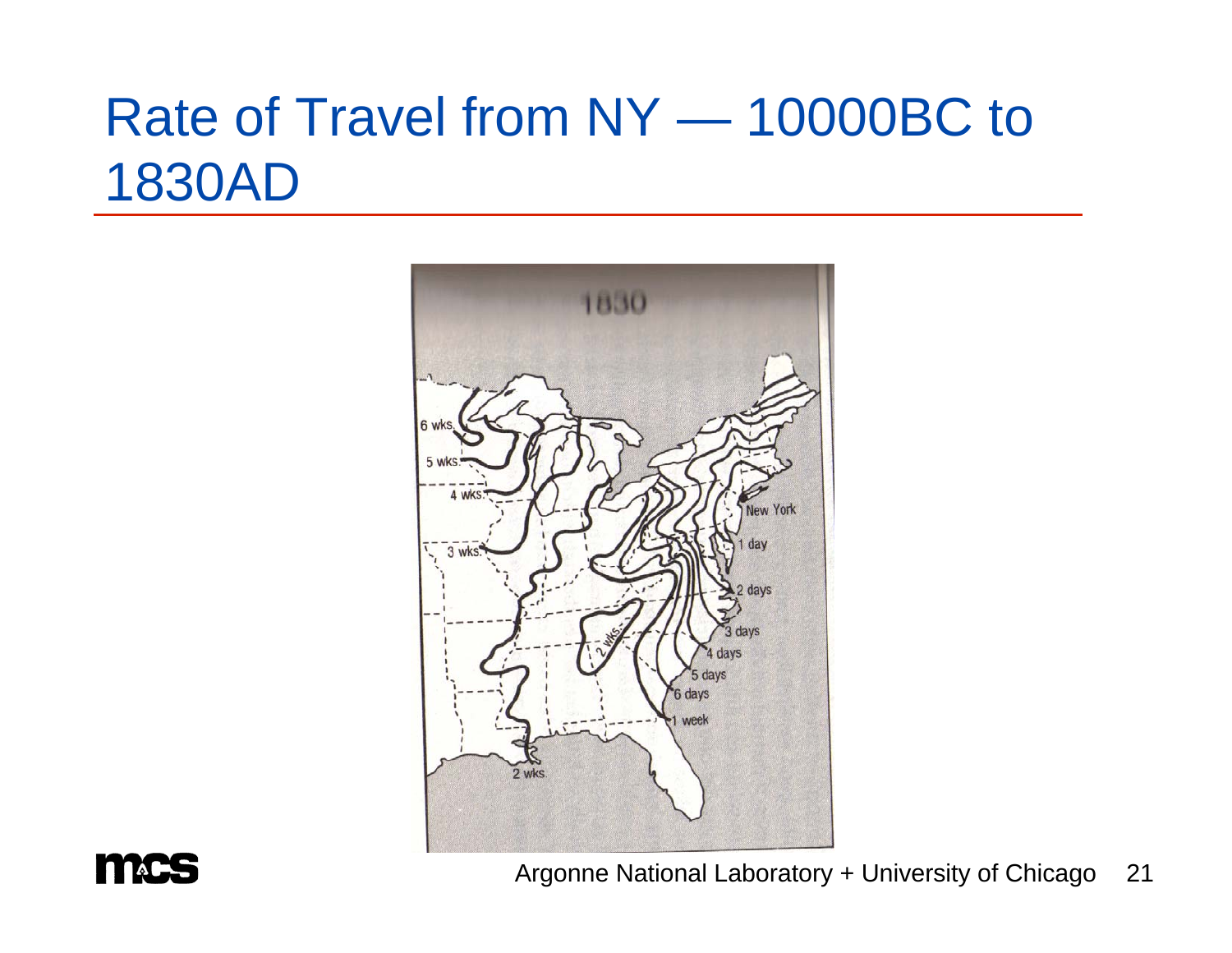### Rate of Travel from NY — 1857





Argonne National Laboratory + University of Chicago 22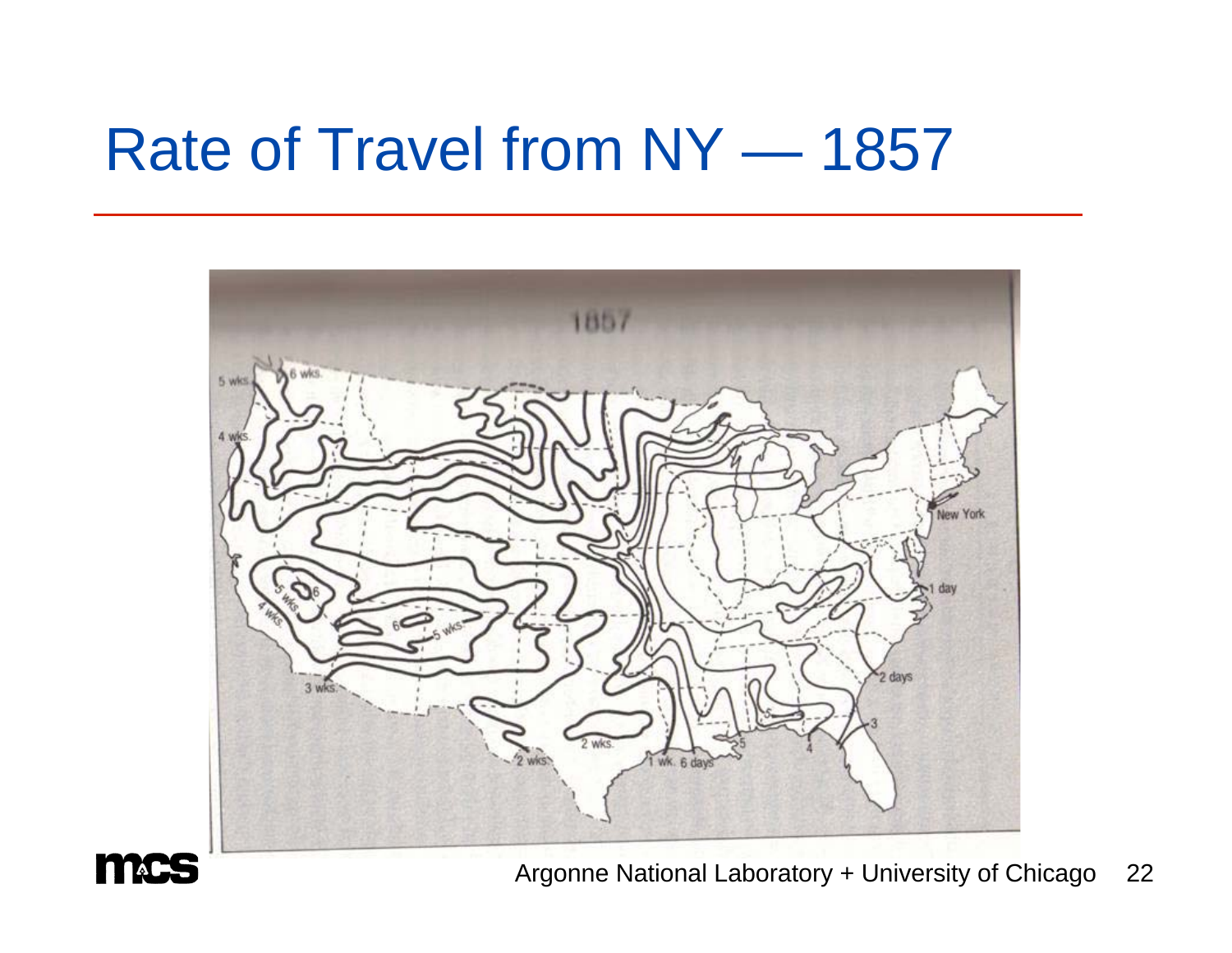### Travel Times Today

- $\bullet$  Chicago – NY
	- $\bullet$ 2 hours to ORD, 2 hours flight, 1 hour from LGA to hotel
	- 5 hours
		- Doesn't could 1 day weather delay
- $\bullet$  Chicago – Beijing
	- •2 hours to ORD, 13 hour flight, 1 hour to hotel
	- 16 hours
- And in the future
	- "Allow 6 hours for takeoff and 6 for landing, and assuming no traffic snarls near the world of destination, and we have a ship which can go anywhere in 13 and nowhere in less than 12…"
		- Regional president of General Products, to Beowulf Shaeffer, "At the core"
- The point is
	- The next qualitative change in how we "meet" (baring teleportation) must be virtual

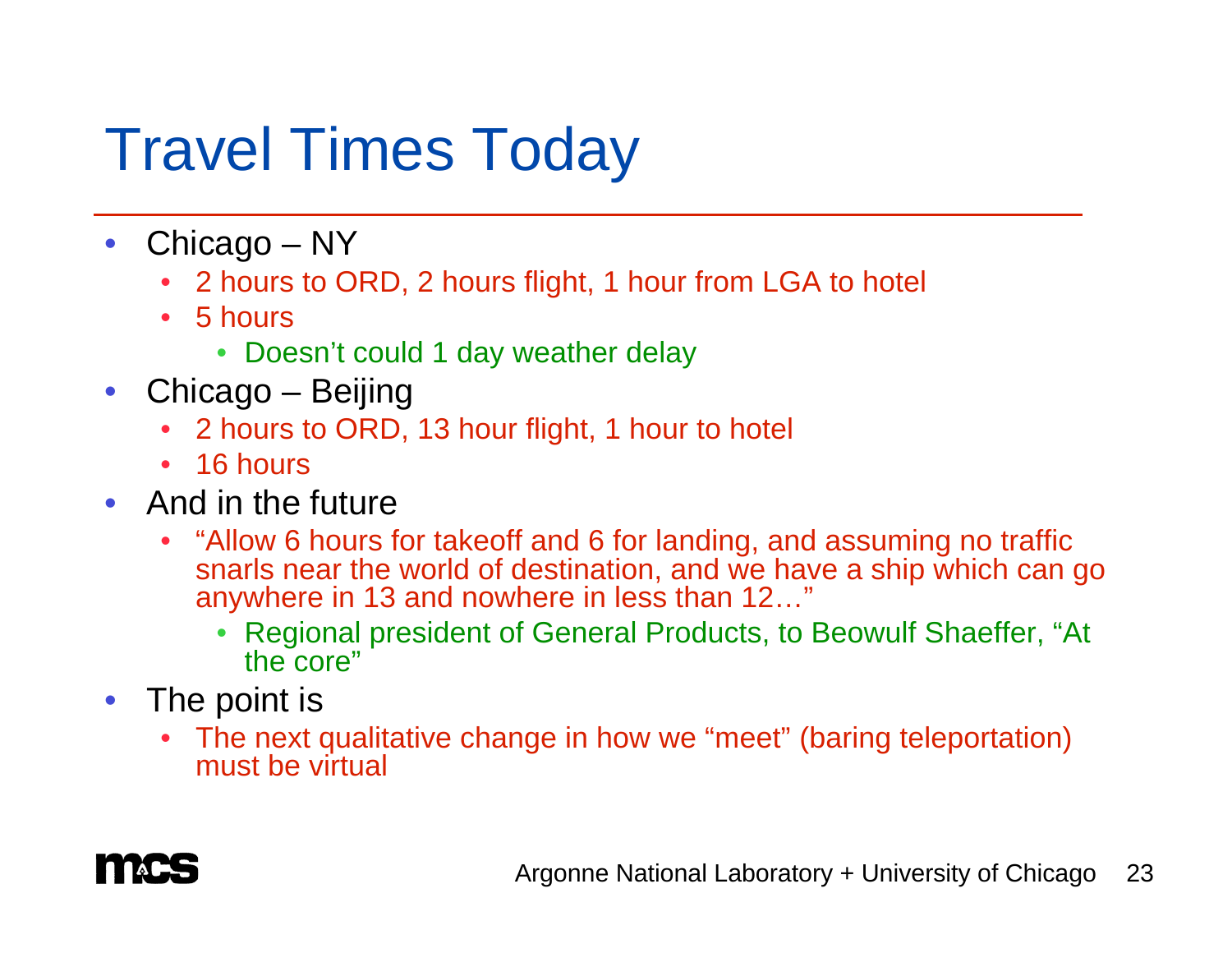# Is the Grid like the Power Grid?

- $\bullet$ **Similarities** 
	- •Commodity resources
	- Resource can't be stored (cycles are lost if not used)
- But
	- Wrong direction
		- Power comes into my home, to use as I wish and control
		- Computing tasks (including my data) go out of my home, to where someone else controls them
	- Not standardized
		- Executables won't run as is on other platforms
	- Its not just cycles
		- It's the data
	- No single parameter measure of resource (no counterpart to the Watt)
		- Makes resources less fungible
	- •Emphasizes consumption of resources

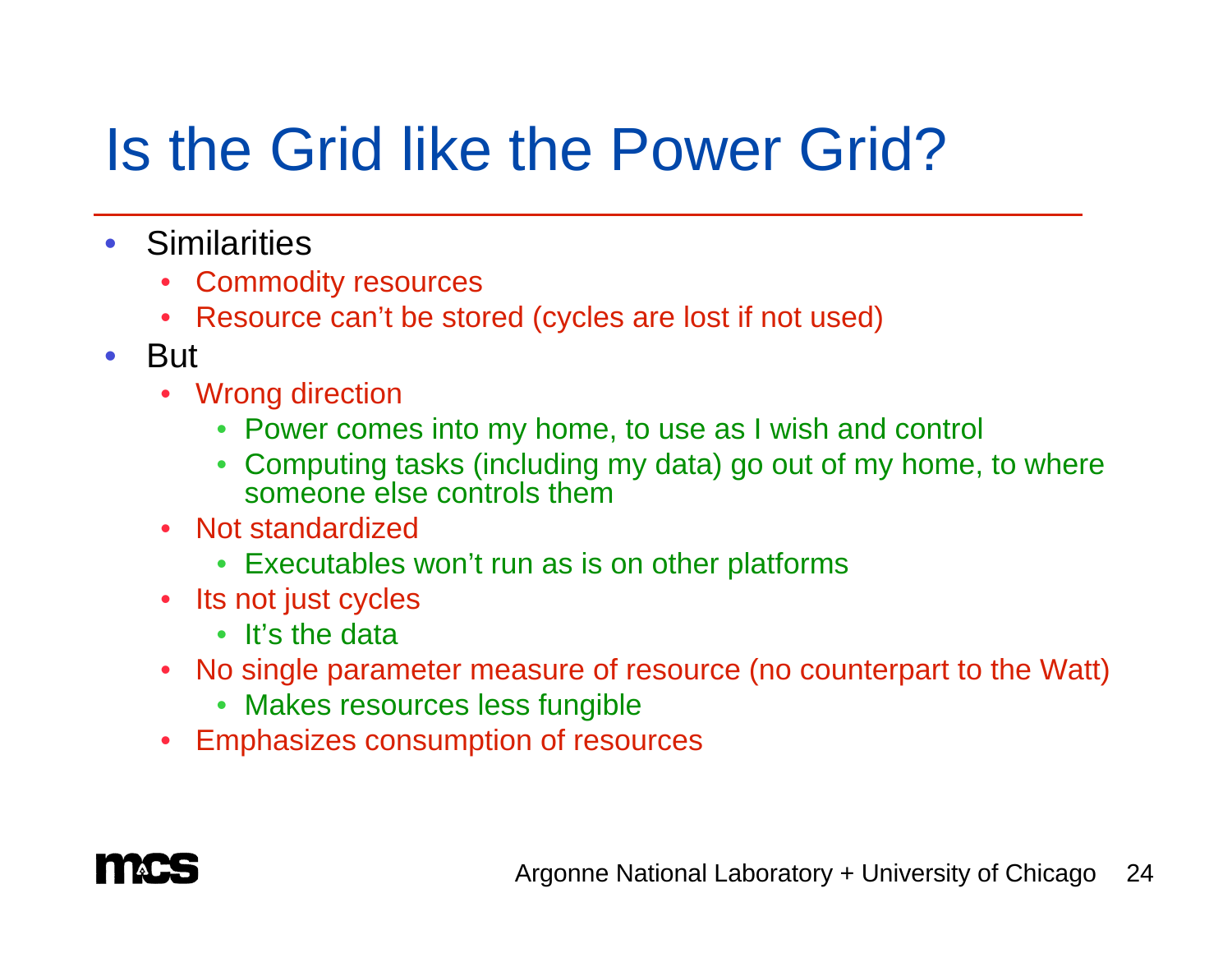### Is the Grid more like the air travel network?

- $\bullet$ Airway analogy (railways are so 20<sup>th</sup> century)
- $\bullet$  A better fit to real grid use?
	- A different level of personal and organizational interactions
	- Reduce time to interact and to move commodity (data)
- $\bullet$  Multi-dimensional service metrics
	- •seats, schedules, aircraft, cost vs. priority
- $\bullet$  Even lost luggage
	- •Data sizes and transfers can exceed TCP checksum
- And threat if someone falsifies identity
	- We continue to need better security models; even rental cars require a drivers license (id) *and* a credit card (guarantee of payment; basically a second, independent authorization)
- •Emphasizes connectivity

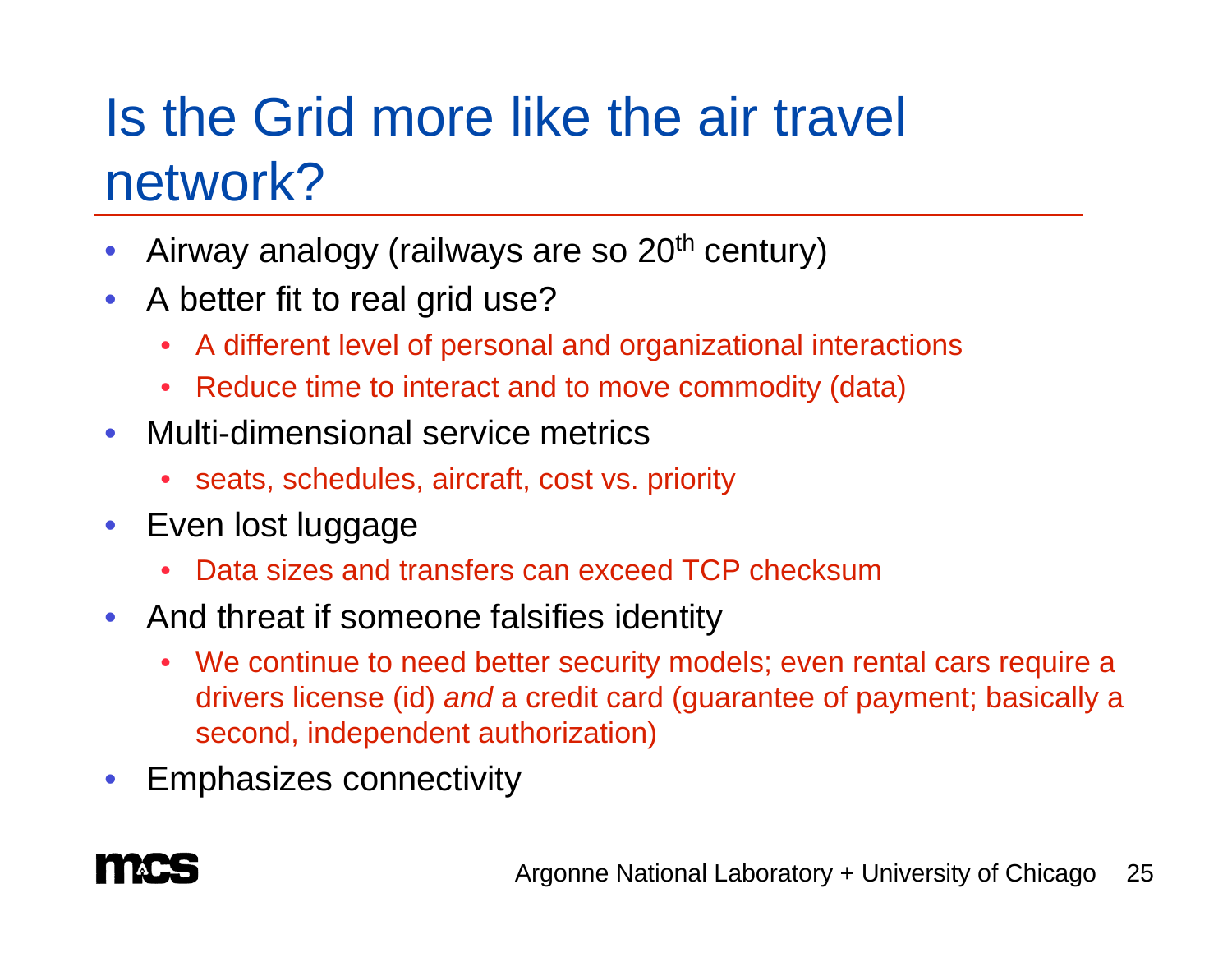# Opportunities Overview

- $\bullet$  Enabling Computational Science
	- • High-end computing
		- Programming models
		- Parallel I/O (and reuse of latency-tolerant concepts to distributed data)
		- Code transformations for legacy software and software evolution
		- Ensuring that applications are ready for the *next* generation of machines
- $\bullet$  Enabling Collaborations
	- $\bullet$ Interaction tools
	- $\bullet$ Using ETF to connect HPC facilities
	- $\bullet$  Making tools transparent
		- Match needs of users (scientists and engineers)

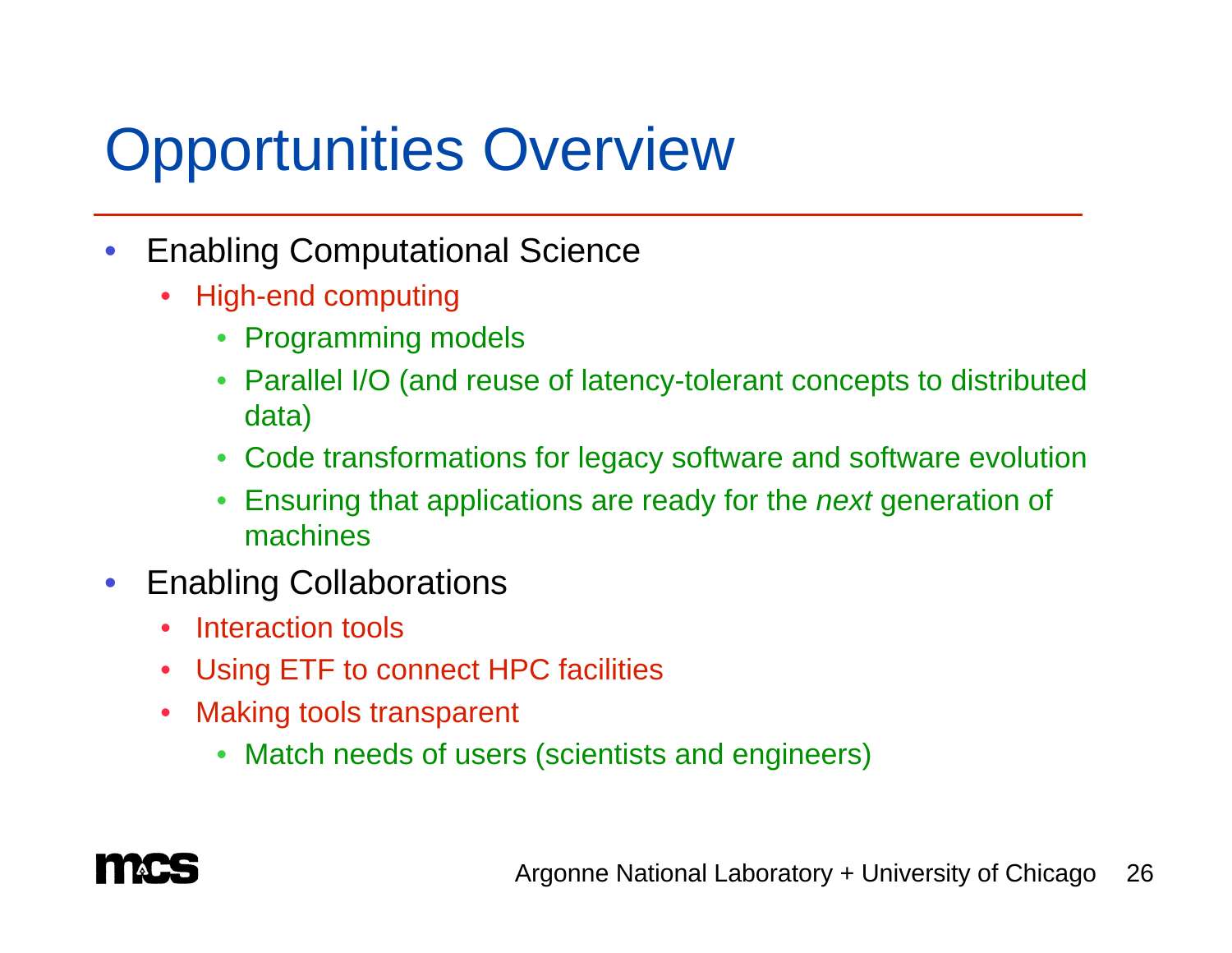# **Opportunities**

- • Data Sharing
	- • Not just read-only data
		- Some grid I/O proposals are syntax only no semantics (!!!)
	- • But update-rarely and write-once data are important
		- One interesting file system concept Immutable files
		- Don't forget the most common data write-once, read-never
	- $\bullet$  Many other capabilities will be enabled by robust, semantically-clean interfaces
		- Federated data, discovery, serendipity, …
- Virtual Meetings
	- What needs to be done to make these as easy to schedule as a local conference room?
	- •Better (and easier!) then teleconferences?
	- Always-on AG (mini)nodes?